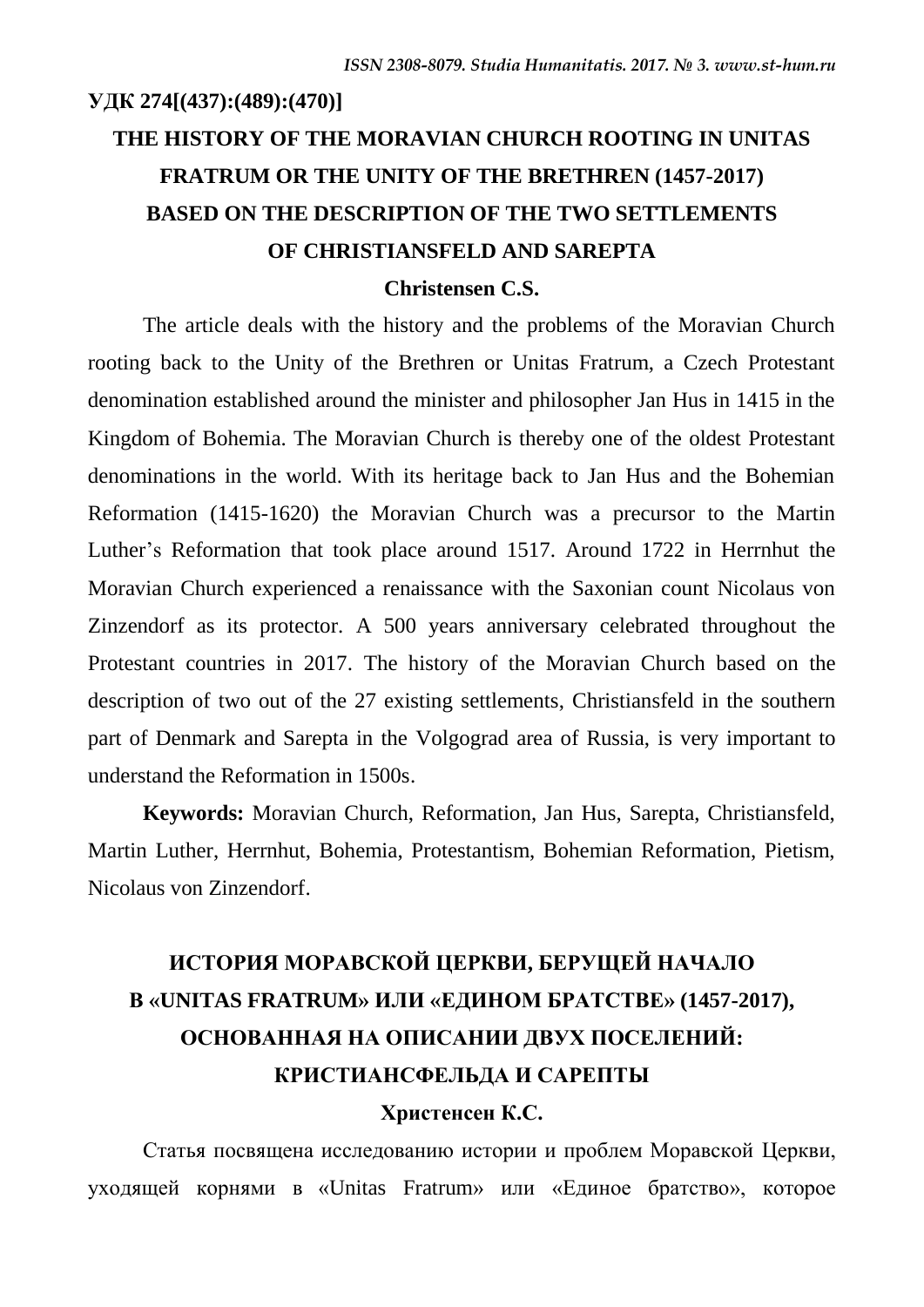представляло собой союз чешских протестантских церквей. Братство возникло в 1415 году в королевстве Богемия под руководством священника и философа Яна Гуса. Моравская Церковь является одним из старейших протестантских объединений в мире. Благодаря наследию Яна Гуса и Богемской Реформации (1415-1620), Моравская Церковь стала предтечей Реформации Мартина Лютера, имевшей место около 1517 года. В 1722 году в саксонском поселении Гернгут началось возрождение Моравской Церкви при поддержке ее протектора графа Николая фон Цинцендорфа. В 2017 году в протестантских странах отпраздновали пятисотлетие Реформации. История Моравской Церкви, основанная на описании двух из 27 ее городов, Кристиансфельда в южной Дании и Сарепты в Волгоградской области, имеет большое значение для понимания Реформации 1500-х годов.

**Ключевые слова:** Моравская Церковь, Реформация, Ян Гус, Сарепта, Кристиансфельд, Мартин Лютер, Гернхат, Богемия, протестантизм, Богемская реформация, благочестие, Николай фон Цинцендорф.

### **Unitas Fratrum, Jan Hus and the Bohemian Reformation (1457-1722)**

In the year 2017 the Protestant Church celebrates the 500 years jubilee of the Martin Luther's 95 Theses. The Martin Luther event with these 95 Theses, on the front door of the local church in Wittenberg, on October 31 in 1517, is regarded as the beginning of the Reformation. However, Luther was not the first reformer; this honour belongs to the Czech minister and philosopher Jan Hus and the Bohemian Reformation in the beginning of the 15th century. Jan Hus opposed the Roman Catholic Church, which sent him on the stake in 1415 in Konstanz, where he was burned alive as a heretic [4, p. 19-22].

Jan Hus attacked in his sermons the denials of the monks, the priests and the papacy, and did not consider the Church of Christ to be a hierarchy, but a society of those for salvation predetermined. Furthermore, he preferred to keep the sermon in Czech and not in Latin. On the other hand, he did not accept the transformation of the sacrament, but was nevertheless accused of it and for that reason convicted of heresy.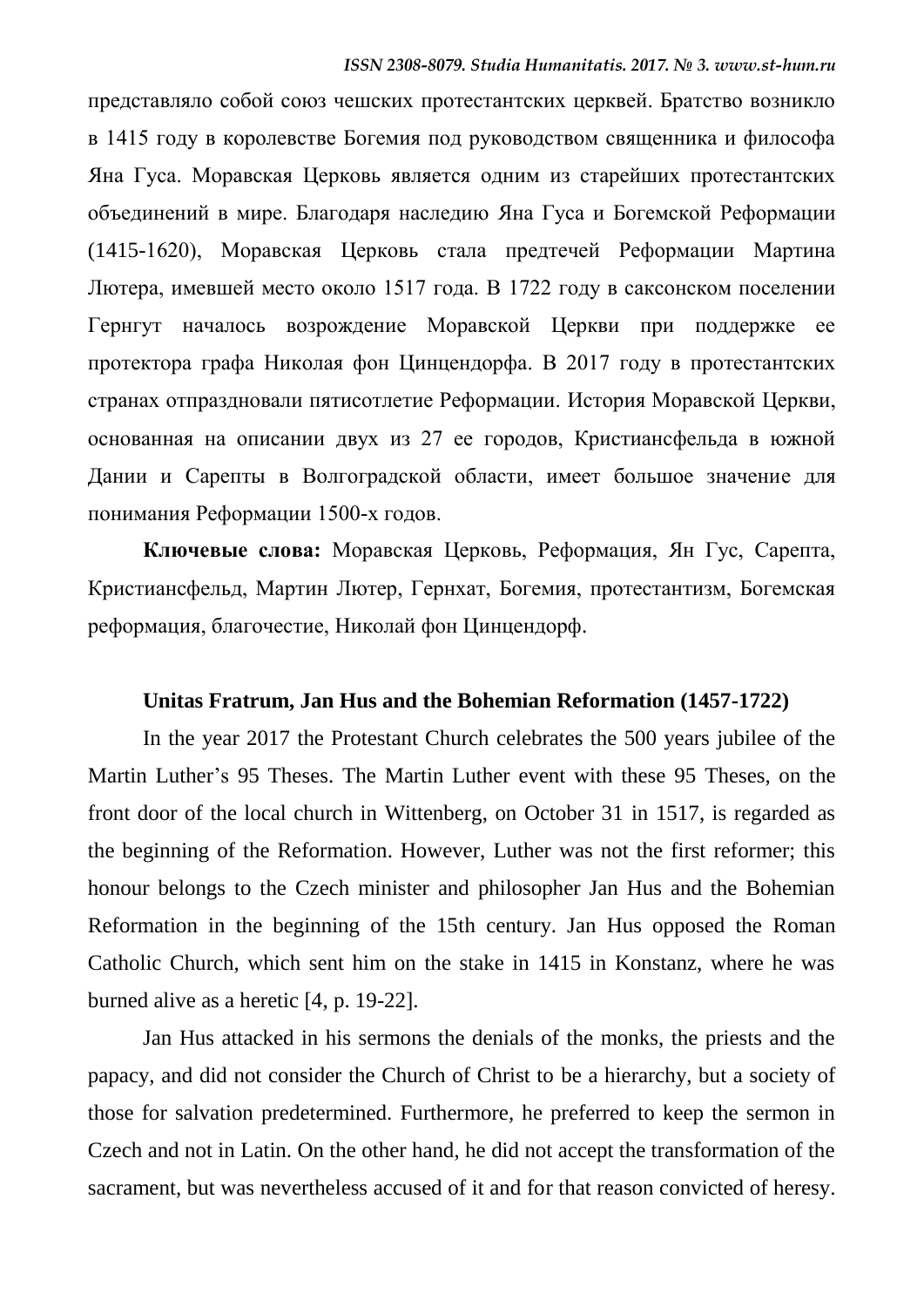He simply meant that common churchgoers were entitled to receive both bread and wine at the sacrament. The same thought as those of Martin Luther, a hundred years later and the fundament of the Unity of the Brethren's interpretation of the bible.

The Moravians emphasize conduct rather than doctrine, and their church is governed by provincial synods, the bishop having only spiritual and administrative authority. However, the music in Moravian churches is famous, especially the partsinging of the congregations. Famous is also God's daily watchword, each day one single verse from the Bible to be reflected upon during the day. It was a normal procedure to use watchwords in all Moravian towns, and the watchwords had a unifying function on all the Moravian colonies all over the world. Finally, their relationship with Jesus was decisive for their church. The congregation agreed all on a religion that was based on each human's personal and hearty relation with Jesus, because he took all sin in the world on his shoulders when he died on the cross.

The historical background and the religious thoughts of the Moravian Church begin near the city of Kunvald in Bohemia near the current Polish border. At the time of Jan Hus' death, after the martyrdom on 7 July 1415, he had more than 150.000 followers in Bohemia and Moravia. In 1457, a small group of followers secretly founded the independent church of the Unity of the Brethren or Unitas Fratrum, and they continued where Jan Hus had left them. Therefore, the Brethren executed the first Czech Bible translation from the original languages in 1564. The Brethren's bishop, Jan Blahoslavl, who translated the text from Greek, initiated this work. The final break between Unitas Fratrum and the Roman Catholic Church occurred in 1467, and persecution drove many of the members out of Bohemia and Moravia into Poland, Austria and elsewhere in Eastern Europe.

During the Reformation by Martin Luther (1517-1546), the Brethren supported him heartily and helped him, in any way they could. In the year 1532 they sent Martin Luther the confession of faith, which was printed in Wittenberg in 1533. An act that should haunt the Brethren for more than 150 years, and they were deeply hatred by the Roman Catholic Church even longer. Unitas Fratrum had also good connexions to other reformers like for instance the minister of the Church of the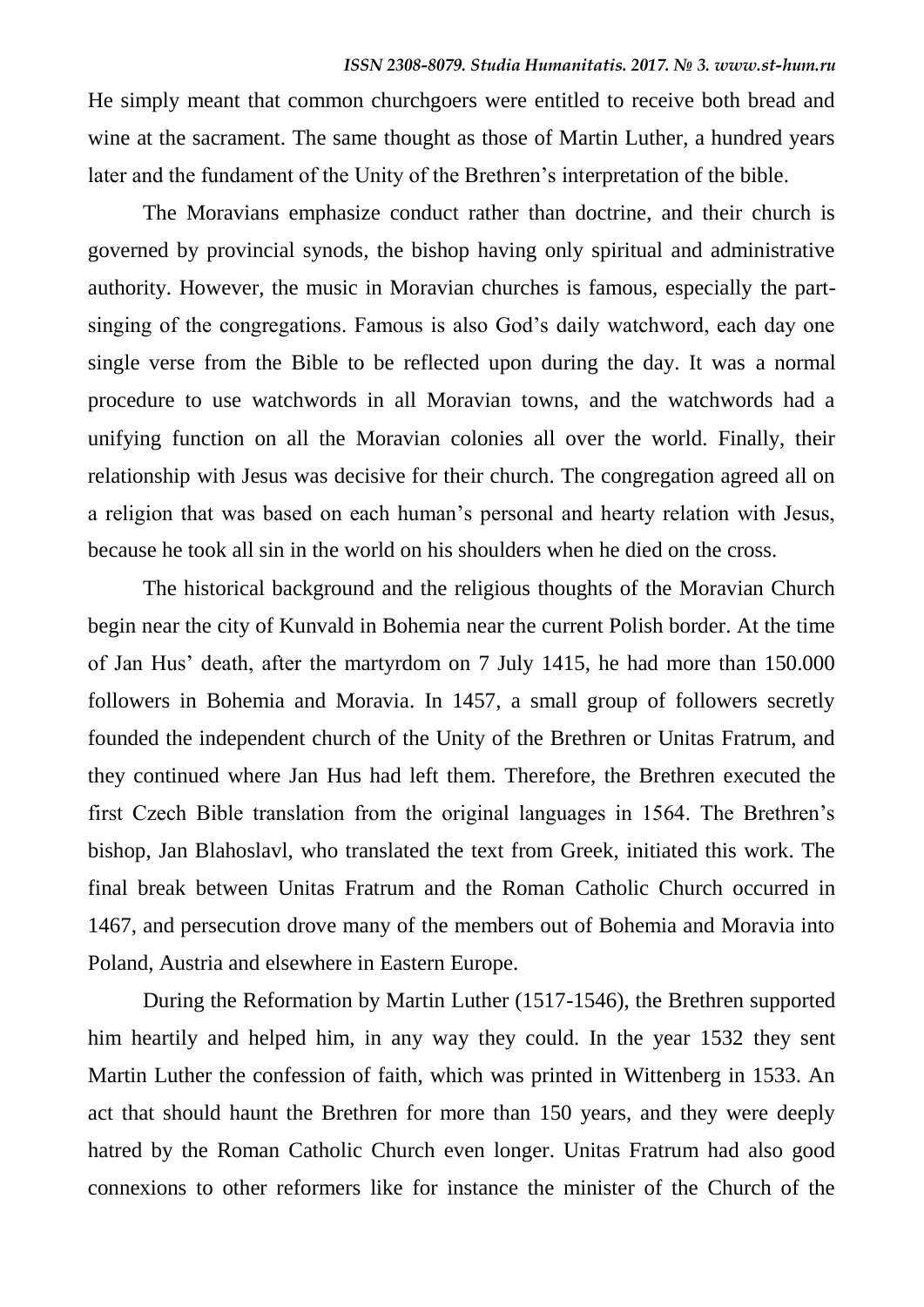French refugees in Strasbourg, John Calvin, and the French evangelist, William Farel [4, p. 40-44].

For almost 200 years, during the so-called Bohemian Reformation, the entire Bohemian community, from peasant to nobility, became protestant in the footsteps of Jan Hus, until the Catholic Counter Reformation and the Habsburg Emperor unified and besieged the Protestant Bohemian nobility in the battle of White Mountain (Bilá Hora) near Prague in 1620. The Protestant clergy became all exiled together with the members of other protestant congregations, the so-called exulants, who refused to be part of the compulsorily recatholicization of Bohemia and Moravia.

## **Moravian Church, Herrnhut and count Nicolaus von Zinzendorf (1722- 1765)**

From 1457 until 1700 Unitas Fratrum recruited many members in all sections of the Bohemian population. Sometimes the church was tolerated in Bohemia and Moravia, but most often, the members were persecuted and driven in captivity. Furthermore, the Thirty Years' War (1618-1648) had almost wiped out all the followers of the Moravian Church and Jan Hus' followers were scattered to the winds.

In the early 18th century the brothers experienced a pietistic revival in a very pietistic northern Europe. A small part of the members of the church, around 200, sought refuge approximately 20 kilometres from the Czech border in the county of Berthelsdorf in Saxony, in 1722. The possessor of the county was the young imperial count Nicolaus von Zinzendorf, who was supposed to receive a special love for the Moravian Church, as Unitas Fratrum was called now. The Count himself was raised in a very pietistic home, first with his grandmother and later on at the boarding school in Halle, whose principal, August Herman Francke, was one of the great personalities of Pietism. When the Brethren sought refuge in the County of Berthelsdorf, they got permission to settle on the fields of the castle. Together with Nicolaus von Zinzendorf, the Brethren established the first Moravian settlement in world, called Herrnhut. In 1727 Nicolaus von Zinzendorf quitted his job in the central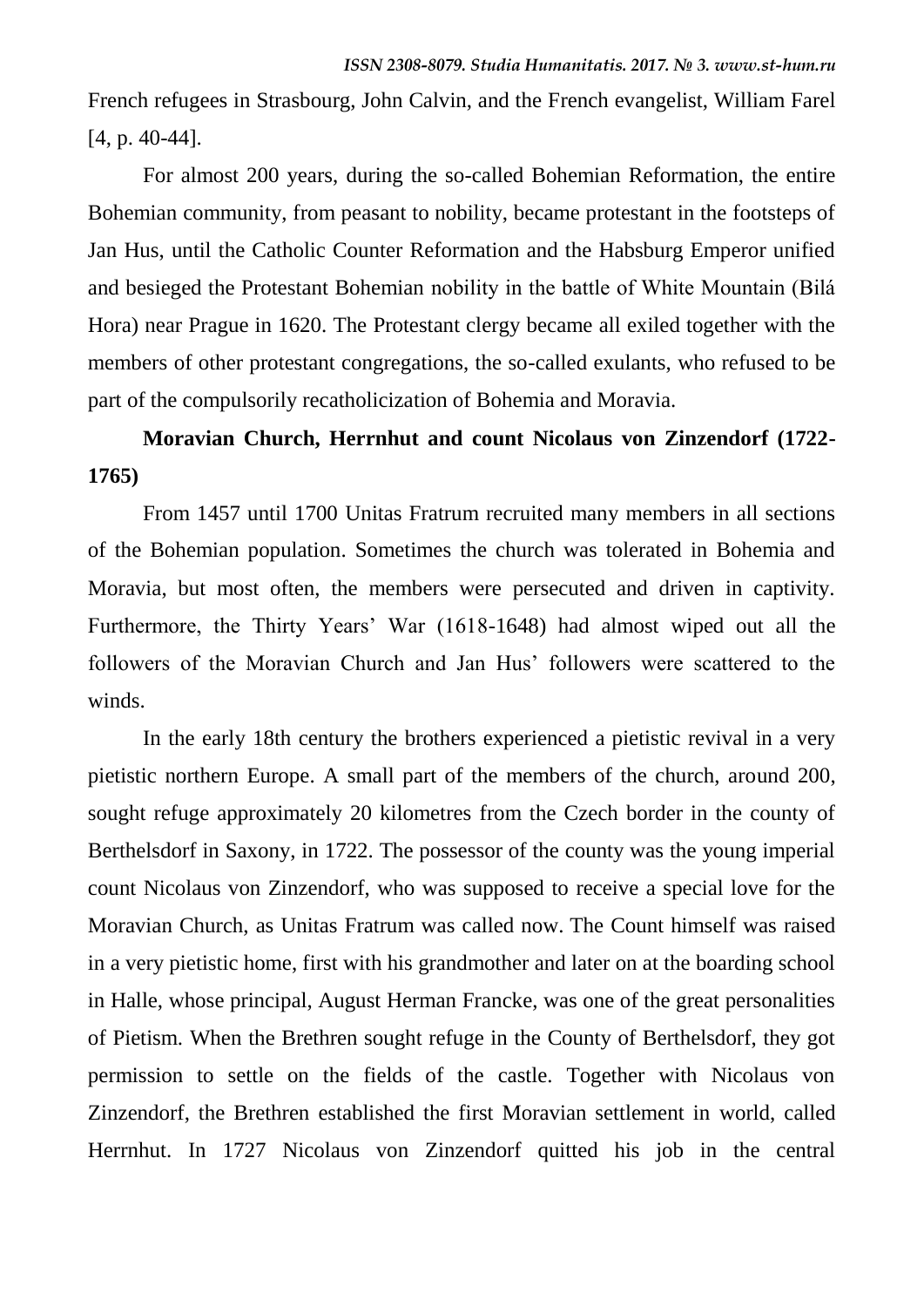administration in the Saxony capital of Dresden to devote himself to the Moravian Church [4, p. 63-69].

The denomination's Latin name became Unitas Fratrum (Unity of Brethren). This name was and is still very important for the self-understanding of the members of the Moravian Church. In the self-understanding of the Moravian Church, the church is the body of Jesus. Each member was one in him (Joh. 17, 21). Therefore, Unitas Fratrum is only one Church of Christ in which the different congregations are part of the indivisible body of Christ.

On 13th of August 1727 Nicolaus von Zinzendorf and the rest of the members celebrated the new declaration of "Statutes, Injunctions and Prohibitions" in accordance to which the inhabitants of the settlement Herrnhut should live. During the religious arrangement, or more precisely the sacrament, the congregation had a great spiritual awakening – the Holy Relevation. An awakening so strong that the most important purpose of the Moravian Church became to spread the words of the Bible and to exercise missionary work all over the world.

The Moravian Church perceives life as a unity where the spiritual and the secular cannot be separated. Everything belongs to God and is to be used in His ministry. Life is a worship service. Therefore, it was a matter of living in a liturgical way, which is, always being in the service of the Saviour, always being with God. It has something to do with prayer and Bible reading. A practical result of this is the Book of Solutions. It contains a Bible word to every day of the year from both the Old Testament and the New Testament. In addition, a continuous Bible reading plan, a prayer plan and a stanza of a hymn. Bible texts and plans were and are still the same throughout the world, while the salmon verses are chosen in the different congregations. There are no rules as to how often you have to frequent the church. You simply go there when you feel like it. This also applies to non-members of the Moravian Church [7, p. 85-86].

The Moravians do not actively look for new members, who are already members of other churches, however if a member of another church is active in the congregation, this member can become member of the Moravian Community, too.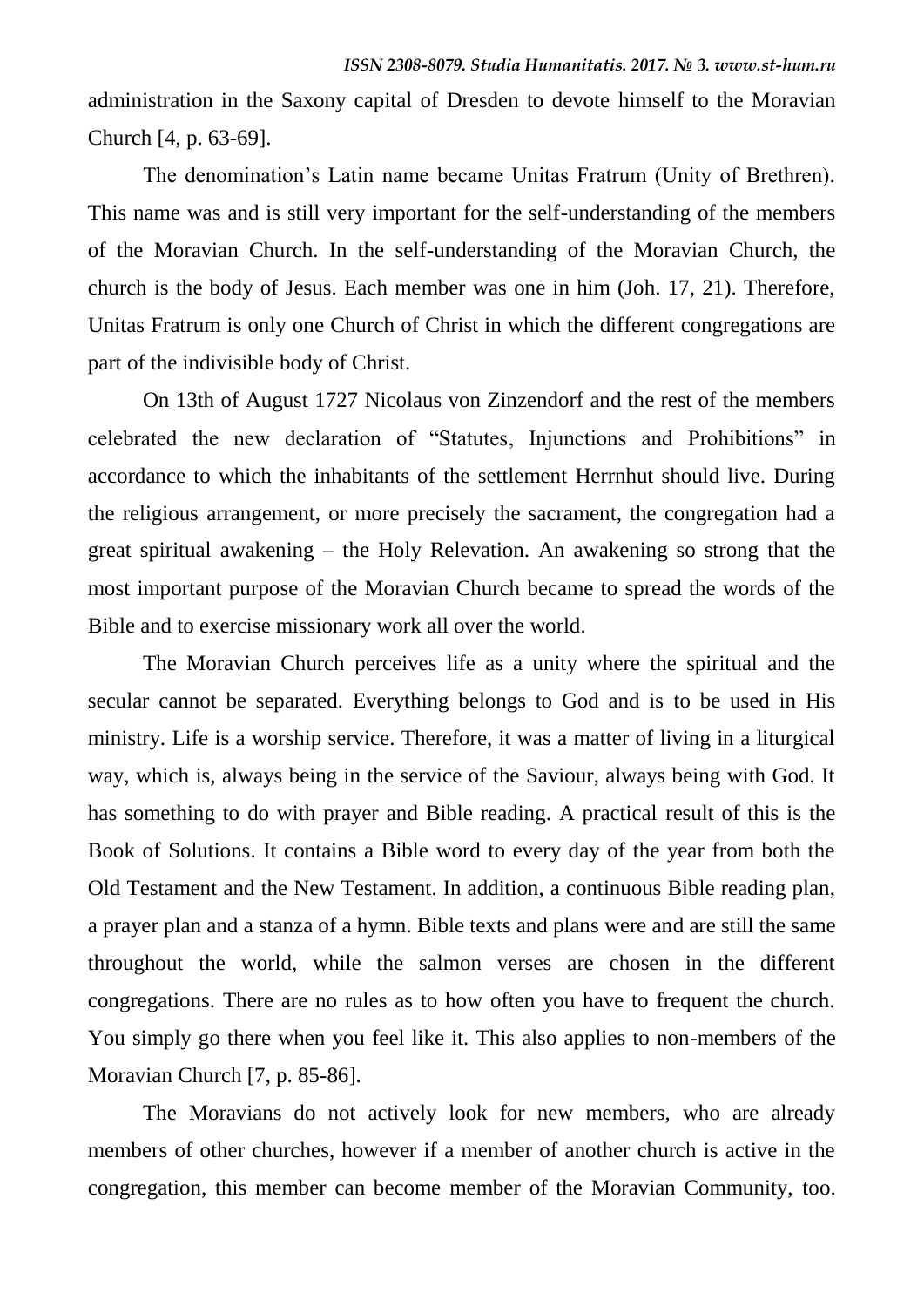Therefore, native peoples all over the world got first priority in the missionary movement. The Community of Herrnhut grew rapidly following the abovementioned revival and actually became the centre of a major movement for Christian revival and mission during the 1700s. Under the direction of August Gottlieb Spangenberg, who later became the founder of the Moravian Church in America, and along with the Royal Danish Mission College, the Moravian missionaries all over the world were the first large-scale Protestant missionary movement.

Because of count Nicolaus von Zinzendorf's close relations to the Danish royal family, the two first Moravian mission settlements were placed in Danish colonies. In 1732, the first mission ever was established on St. Thomas; an island in Danish West Indies and the year after, New Herrnhut (Noorlit) in Greenland was established. This missionary colony was the establishment of the modern capital of Nuuk [4, p. 148- 151].

Hereafter the most interesting area for the Moravians was North America, the native Indians, and the white settlers. Already in 1734 the Moravians directed their course towards Georgia on the east coast. In 1741 the mission colony of Bethlehem in Pennsylvania was opened. Other early settlements in the USA included Bethabara (1753), Bethania (1759) and Old Salem near the present city of Winston-Salem in North Carolina in 1766. Even in South Africa, two colonies were established, Genadendal in 1737 and Elim, 150 kilometres southeast of Cape Town, in 1824. Twenty seven of these identical religious settlements were build all over the world [1, p. 70-79].

### **The Danish Moravian settlement of Christiansfeld (1772-2017)**

Because of the close relations between Denmark and Saxony, a Moravian deputation visited Copenhagen as soon as 1727. Here the Crown Prince Christian of Denmark, himself a very eager follower of Pietism, treated Nicolaus von Zinzendorf's deputation in a gracious manner. The year after Crown Prince Christian and his wife Sofie Magdalene visited Herrnhut in Saxony and was very satisfied with what they saw. They were so thrilled that the Danish Prince invited Nicolaus von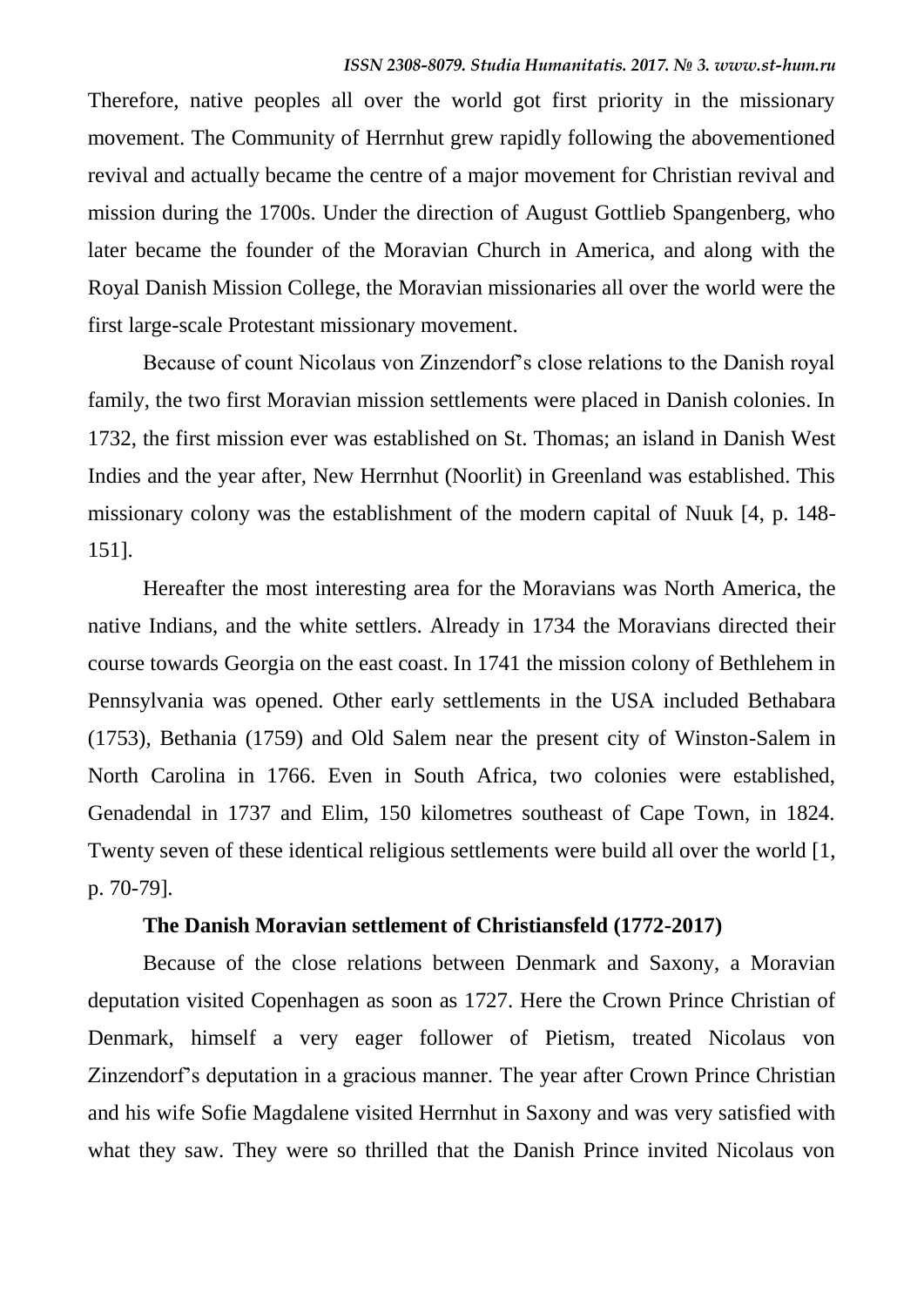Zinzendorf to his coronation in 1731. The count became so popular in Denmark, that King Christian VI even wanted him to be a candidate to the job as Prime Minister.

All his life, however, Nicolaus von Zinzendorf had a dream of a Moravian settlement in Denmark. Count Zinzendorf had many opponents in Germany. Some of them warned the Danish king about the count's more free interpretation of Christianity and Pietism. King Christian VI then turned his back on Nicolaus von Zinzendorf and his ideas of a Moravian society, and he rejected the count as long as he reigned. His successor Frederick V had no interest in the missionary project, and when count von Zinzendorf died in 1760; there was still no Moravian settlement in Denmark.

In the beginning of the 1770s the Danish Prime Minister, the German Johan Friedrich Struensee got into contact with the Moravians in Herrnhut. On the initiative of his brother Carl August Struensee, the Moravian Minister Johannes Prætorius and the leader of the Moravian missionary work and later the first principal, Jonathan Briant, the Herrnhut congregation was allowed to establish a Moravian settlement in Denmark near the farm of Tyrstrupgård in the southern part of Jutland. On April 1st 1773 the foundation stones for the first four houses were laid down and the settlement was named Christiansfeld after the Danish king Christian VII [2, p. 248-251].

Like in other countries, the Danish King offered the Brethren special privileges during the foundation of Christiansfeld. Some of the favourable conditions were: a) partly no tax during the first 10 years; b) 10% contribution for buildings built during the first 10 years; c) no military service; d) full internal freedom to run schools and trade and e) duty free trade the first 10 years – a period later prolonged to 1802. The reason for these privileges was that Denmark lacked skilled craftsmen and, in general, growth in the country. The Herrnhuts had a very good reputation in Europe of being good and very skilled craftsmen.

Founded by the Moravians as a colony and organized as an independent Moravian Lutheran congregation, Christiansfeld was like the 26 other Moravian settlements, a unique religious designed city. The town was planned according to a very tight and stringent town plan in order to make it become a Christian ideal town.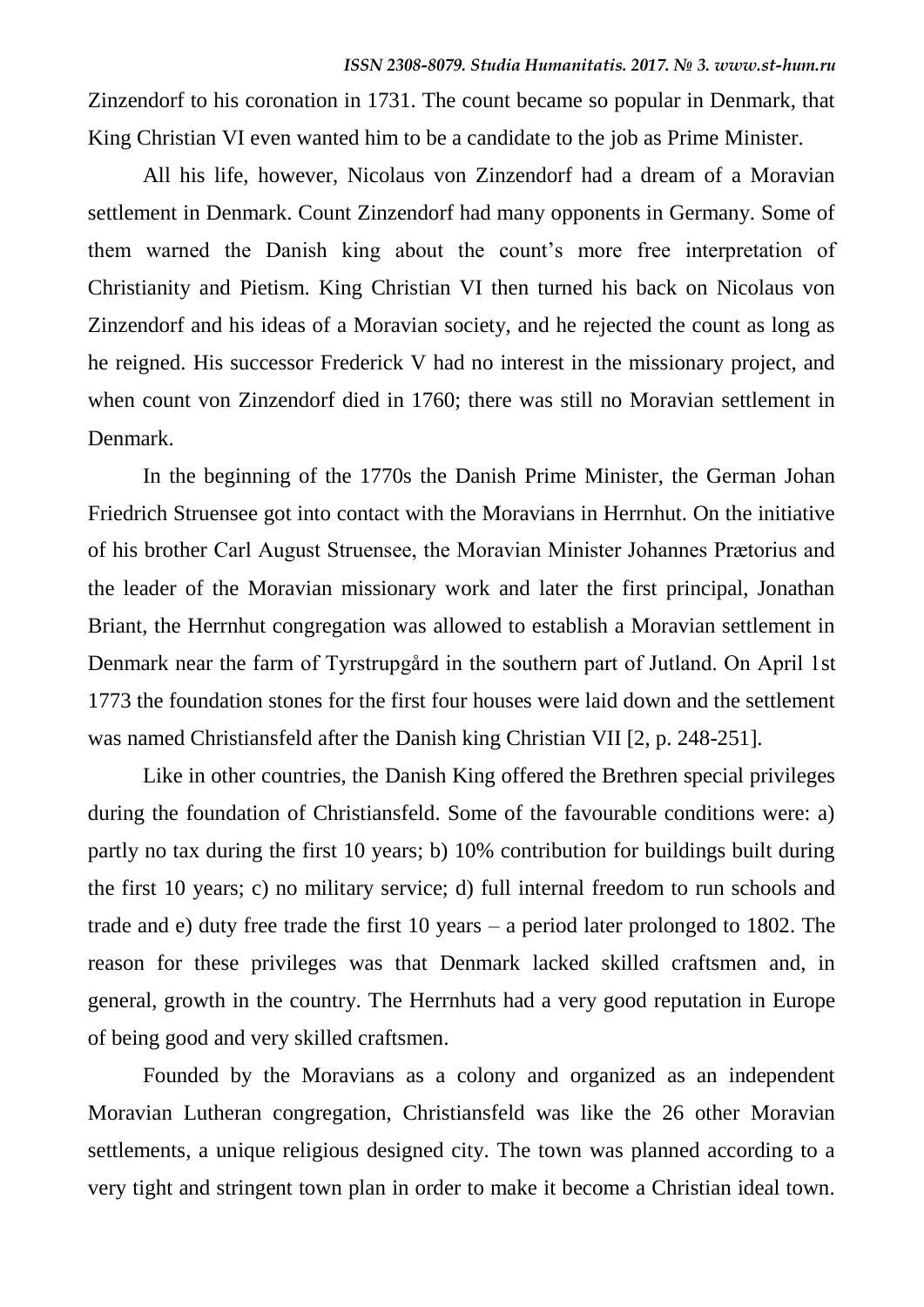The original town plan and the authentic yellow brick houses with red tile roofs represent a special building quality expressing simplicity and harmony. Baroque, Rococo and Classicism often inspire the styles. Everything was planned for the Moravians to live a mutual and simple life in Christiansfeld. Furthermore, the town structure reflects the Moravians' social structures, i.e. the Kor-houses (i.e. houses run by independent and autonomous people of one gender, age and marital status).

In the streets of the city, there is one house for unmarried men (Brother's House), woman (Sister's House) and widows (Widows' House). The Moravians were sleeping, eating, praying, reading and working in these houses and thereby they took care that the members got an academic education and that they got a workman profession, too. The houses thus held several workshops. The Brother's House was holding a tannery, carpentry and bakery; the Sister's house a sewing workshop, weaving mill, wool and cotton spinning mills, candle and soap factories. Moreover, family houses, schools, the Hall Room (Church), God's acre, hotel, Fire Station, workshops, the Green Town Garden, Girl Boarding School and Boy Boarding School etc. were carefully placed in the different streets. The church also named the Hall Room, as well in Christiansfeld and as in the 26 other Moravians settlements, had and still has a special story.

In 1794 the settlers in Christiansfeld established water supply from an area called Kohave, 2-3 kilometres north-west of the colony. The water was led through dugout oak logs all the way into the well in the middle of square in front of the Hall Room. At that time, only few cities in Denmark had clean drinking water, and many Danes died of dysentery in the end of the 1700s. However, in Christiansfeld they enjoyed clean drinking water due to the supply from a clean source in the forest. Quite exceptionally, the Moravians also had gutters for wastewater in the settlement.

The Hall Room reflects the Moravian interpretation of Christianity. The Hall Room is very large without supportive columns in anyway and white painted benches across the room. The church decoration reflects the Moravian's humanitarian vision, the walls are all painted white and there are no icons, paintings or religious symbols at all. The pietistic way of life is the ruler of the faith. Furthermore, the decoration of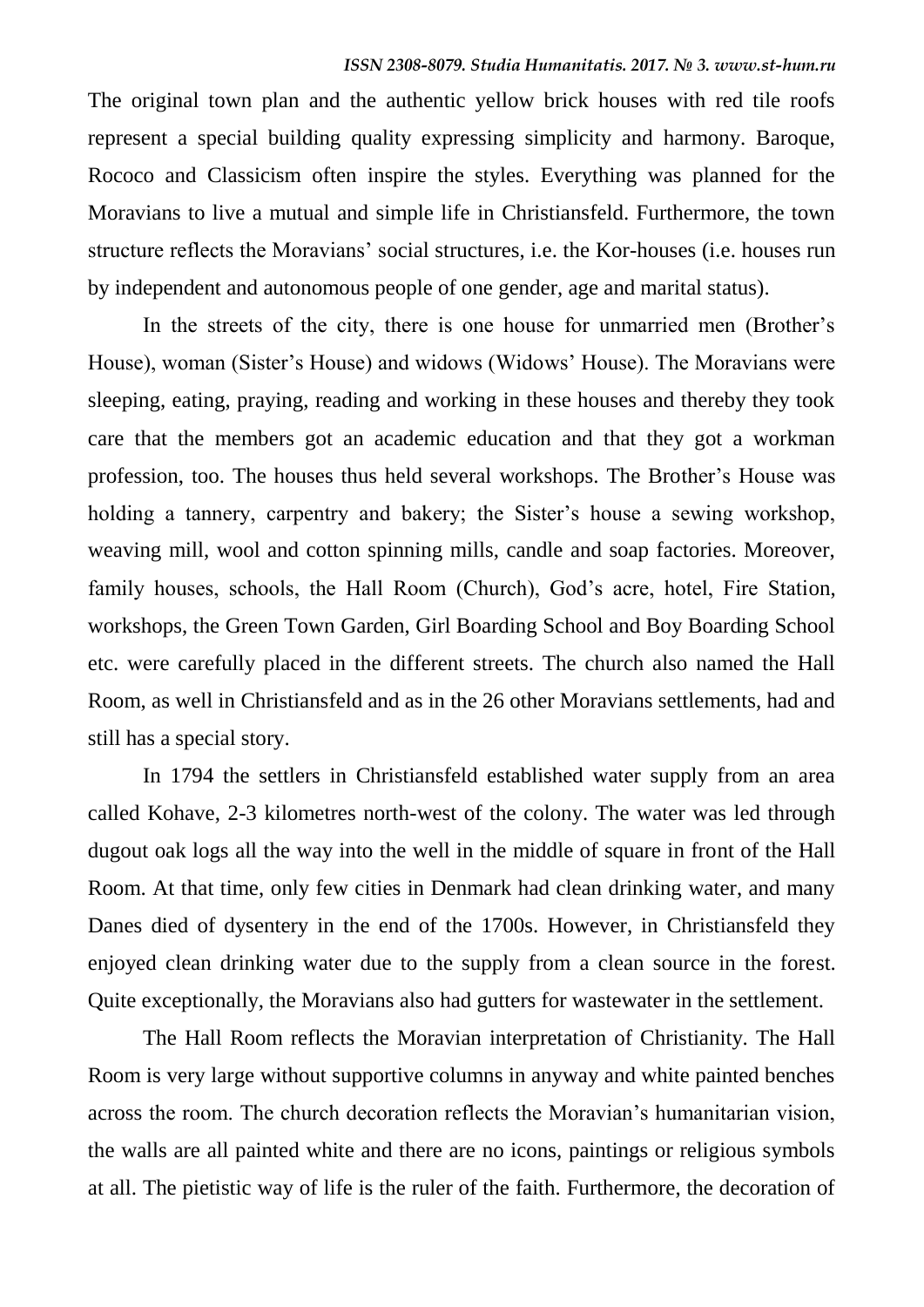the church is very Spartan and signals that it is not the church itself, which is holy. There is no altar either. Normally an altar is where you make sacrifices. However, Jesus was crucified once for all. Consequently, there is no need to bring new sacrifices.

Our lamb has conquered let us follow him – this is the slogan of the Moravian Church, where the lamb represents Jesus. Thereby you follow the lamb by having a personal relationship with Jesus, just like count Zinzendorf. At a very young age he started to talk with Jesus. The slogan is written around the Moravians symbol portraying a lamb carrying a victory flag with a cross and a glory around its head. The Old Testament describes a custom of sacrificing a lamb to God in order to be forgiven your sins. The picture of the conquering God's lamb derives from the Revelation of John. The lamb lets itself get slaughtered without fight. Jesus was crucified and did not fight back. Thereby, Jesus took all his sin in the world on his shoulders when he died on the cross. Therefore, there is no need to bring new sacrifices.

You will also notice that the minister is not elevated above the congregation in a pulpit, as he is one of the Brethren. The minister sits at the long side behind a table called the Liturgy table. This table is only slightly above the church floor, because the Hall Room is meant as a place where everybody is equal. Instead of the classic communion, the Moravian minister serves bread and wine to the seated churchgoers. This act symbolizes that Christ meets with each individual person.

Christiansfeld was in centuries the only town in Denmark with freedom of religion and not subject to any vicar or bishop. The free-congregation only had one thing to obey, and that was having the same confession as the Danish Lutheran State Church. Beside the liberty, the equality means everything to the Moravians, both in their minds as well as their doings. Everybody is equal, clerics, working people, counts, bakers, shoemakers, brothers and sisters. In the cemetery, the God's Acre, all graves look the same as a symbol that to God we are all equal.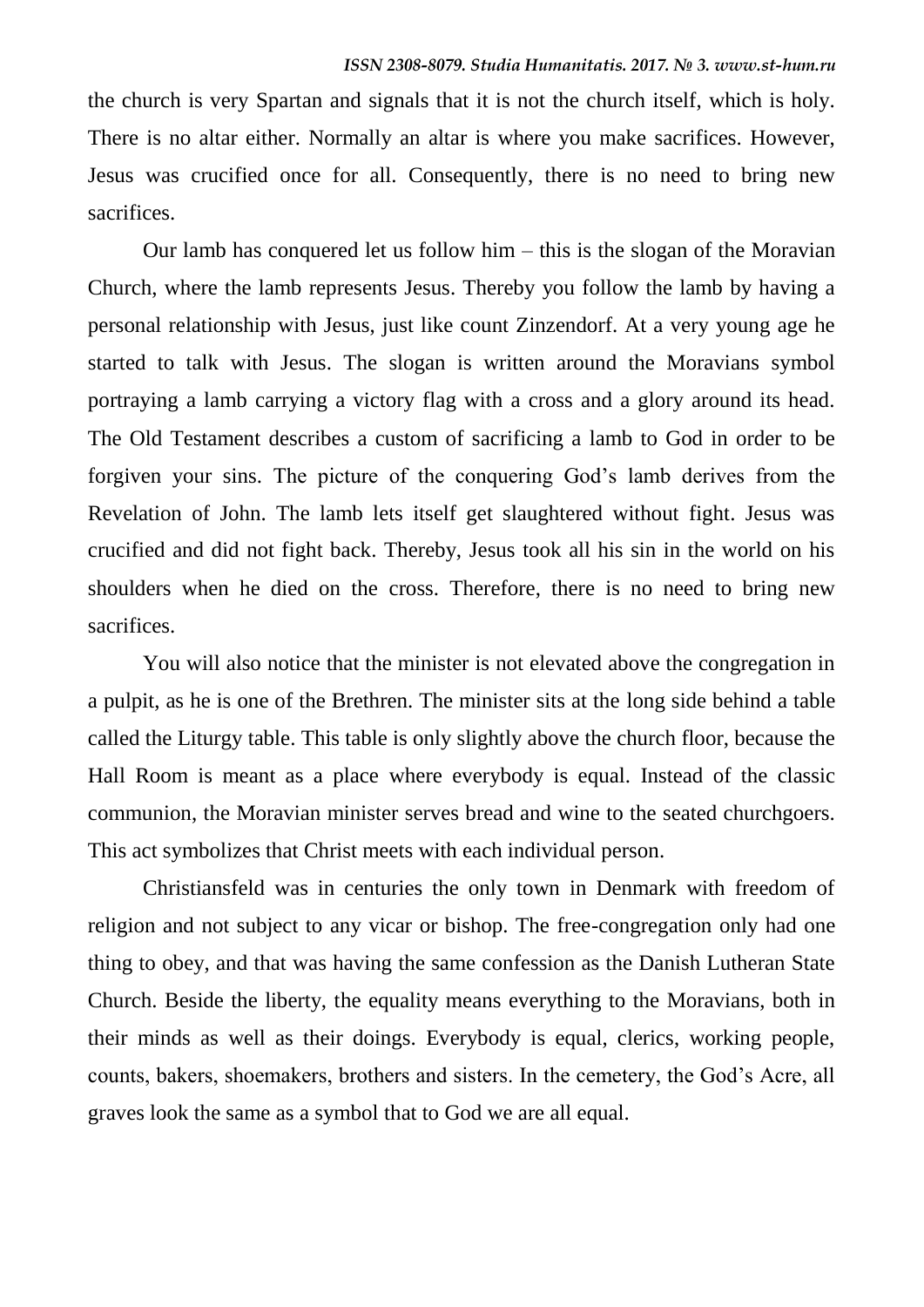### **The Russian Moravian settlement of Sarepta (Old Sarepta) (1765-1891)**

The first specific contacts between the Moravian Church and Russia took place in 1735. In this year Count Zinzendorf sent his delegated David Nitchmann to St. Petersburg to make some inquiries concerning Russia. The Russian civil servants reported to Nitchmann that it might be worth the effort to send missionaries to the Kalmyk's area near the city of Volgograd. In the next 5 years, several attempts to establish a new Moravian settlement were undertaken, but they all proved unsuccessful. It would take more than 30 years before anything happened.

In August 1765 the first group of Moravian colonists arrived in Saratov. From there they launched their search for an appropriate Brethren settlement location. At the edge of the steppe were to be feared plundering of the Kalmyk tribes and attacks from nearby Turks. For this reason, the town was fortified in 1769 with a wall and moat, 6 bastions and 12 cannons. Twenty men formed a patrol. The serene coexistence with the Kalmyk people contributed decisively to the fact that these nomads became settled. In 1767 Tsarina Catherine II the Great herself of German origin donated a house in St. Petersburg. The house should serve as a residence for their local agent of the church, as well as accommodation for the colonists travelling to from Saxony to the new settlements in Russia and as a location for the new Moravian society in St. Petersburg [6, p. 129].

In 1767 Catherine II the Great signed the deed of a donating granting land and privileges to the Moravian Church for their colony on the Volga. They chose a location 350 kilometres south of Saratov, Zarizyn, where the Sarpa River flows into the Volga. On 23 August 1765, the Moravian Brethren began laying out their new settlement. The name Sarpa inspired the settlers to name their new colony Sarepta after the Biblical site of Sarepta in nowadays Lebanon (1 Kings 17, 7; Luke 4, 26) [6, p. 131-132].

Like Christiansfeld, the Moravian Church founded Sarepta, in a unique religious design with yellow bricks and red tile roofs and the same organization of the houses in streets: the Hall Room (church), houses for single brothers, single sisters and widows, house for the warden and family houses. The two most important streets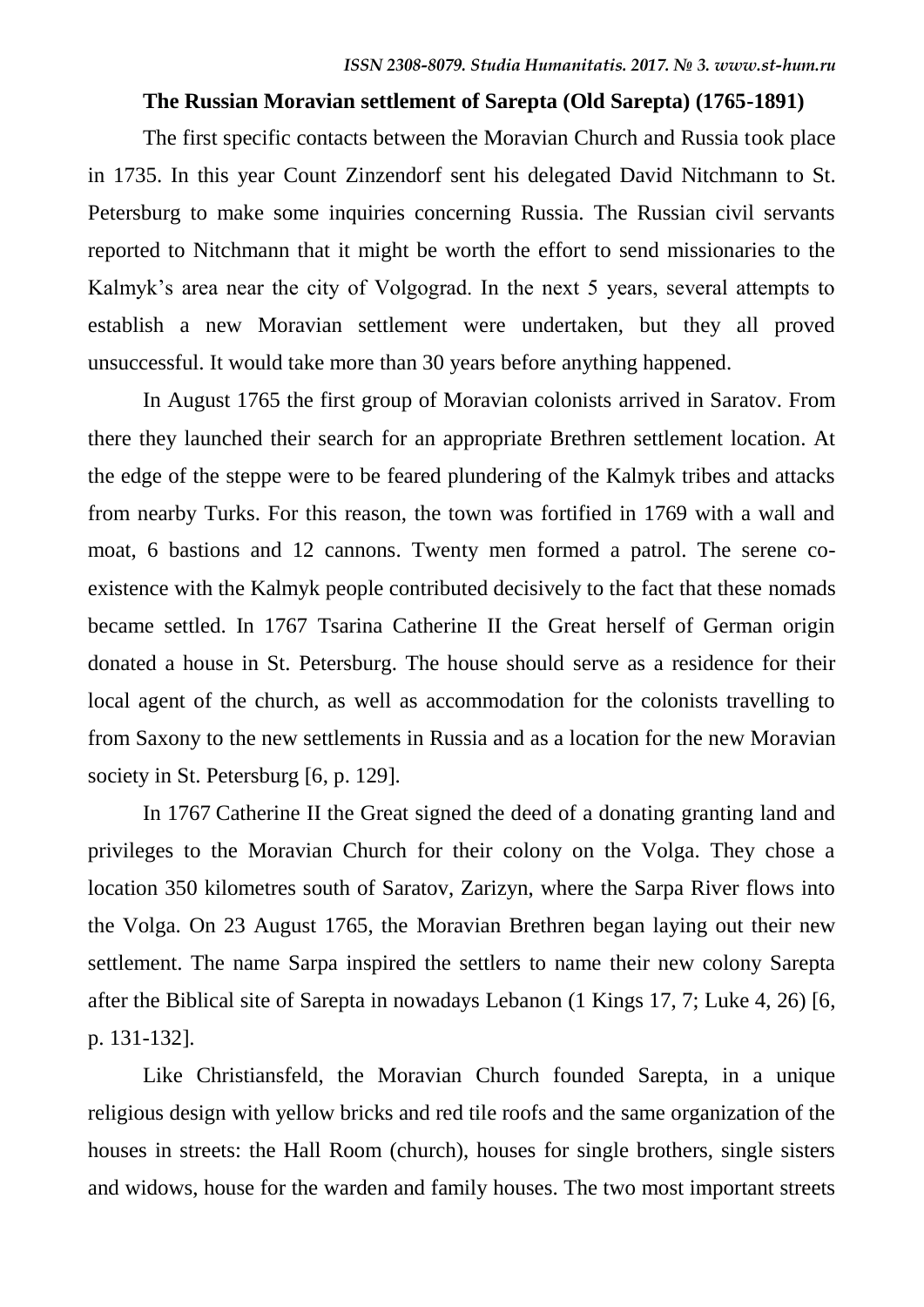ran parallel East- west and between the two streets, you could find the Hall Room square also being the town centre. The square was shaped like a cross with the fountain well and life giving water in the middle [5, p. 139-140].

The settlement was a copy of Herrnhut in Oberlausitz. In 1767 the brothers built a water line from the mountains to Sarepta. From the same year, tax exempt for 30 years, they devoted themselves mainly to trade and industrial development, to the delight of the Russian government. In 1768 a factory was established, which imported and processed half as much regional tobacco. The processing of cotton was the most rewarding. Sarpinka, named after the place, was known as a textile beyond the Volga region. The Herrnhut colony was also known for its winegrowing and flourishing crafts. A mineral-containing source discovered in 1773 brought many visitors and promoted the growth of the settlement. The Herrnhuts brought new craft techniques to Russia, and all work, including the craftsmanship, was carried out with the same passion as if it was a church service. In fact doing ones job in the best possible way was considered a daily church service. Sarepta became the most important and most famous of all German colonies in Russia.

In the beginning of 1770s the population in the colony was around 200 peoples. In 1774, however, the Russian commandant in Zarizyn warned the Moravians to escape from Sarepta, because of the leader of the Russian peasant uprising 1773-1775 the Cossack Yemelyan Pugachev attacks on the Volga Germans in the Volgograd area in August 1774. Those Moravians fleeing from the battlefield arrived by boat and land in Astrakhan on 27 August, where they stayed until the end of the battles. Sarepta was severely destroyed and the candle factory and church had been plundered. In both 1801 and 1803 and later in 1822, there were severe fires that destroyed parts of the colony. Around 1812 the population of the colony was 535 and in the same year the Russian Bible Society established a branch in Sarepta and two years later the Society received permission to translate the bible into the Kalmyk language [3, p. 99-102].

In 1889 the colony had around 1550 settlers, but the fundament under the Moravian city was beginning to crumble. Two years later the Unity Elder's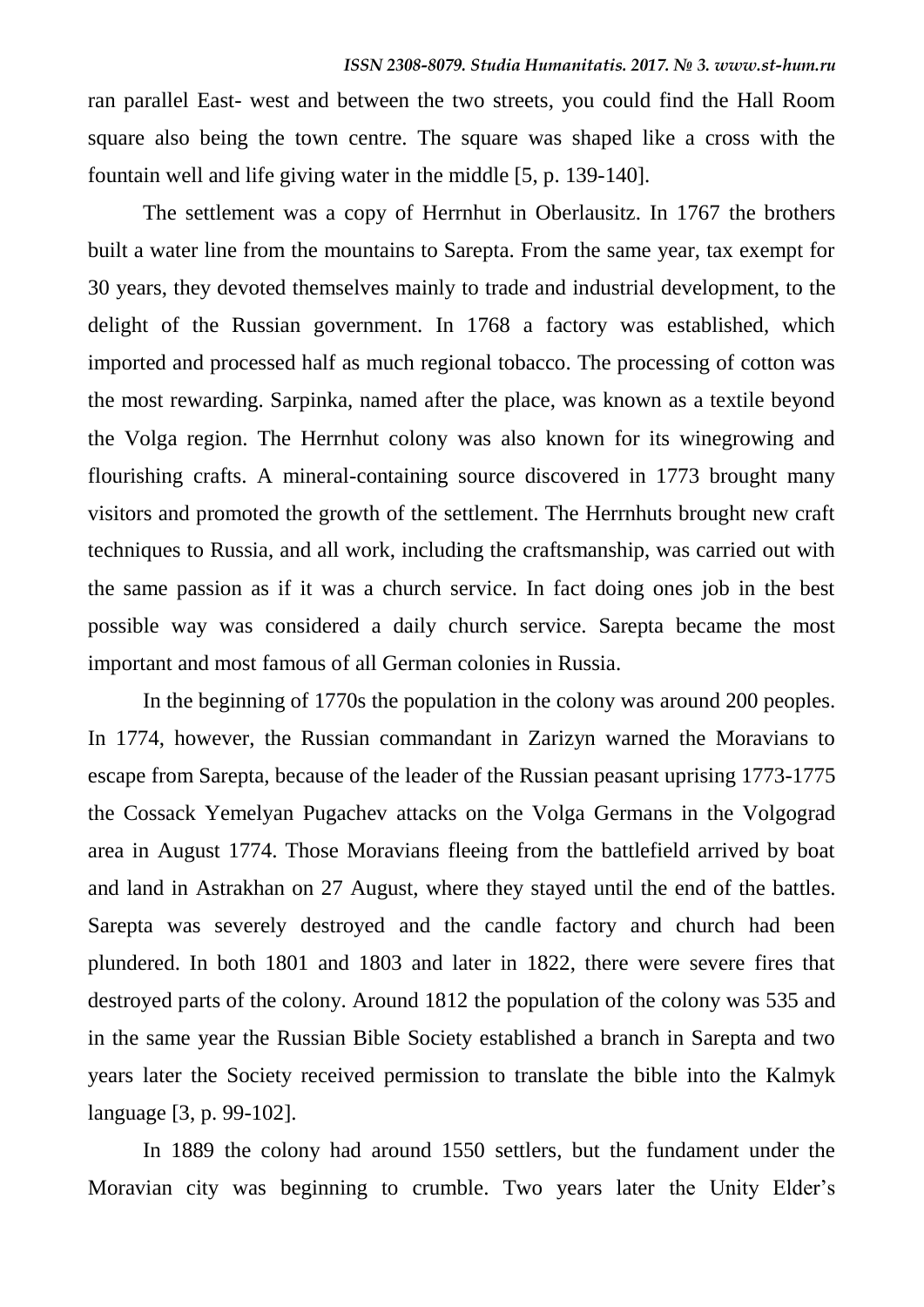Conference seated in the manor house of Berthelsdorf near Herrnhut, made a dramatic decision. In the months to come, it was decided to call back all Moravian church officials in the Sarepta colony and an official termination of the Church Membership. The warden and the ministers accepted the call back to Saxony from Herrnhut and after this the Unity Elder's Conference terminated the status of Sarepta as a Moravian Church. Some years later the remaining inhabitants of the settlement joined the Russian Lutheran Church.

The decision made a rift between the congregation in Sarepta and the church officials in Herrnhut and the consequences of the decision was an official separation of Sarepta from the Unity Elder's Conference. 126 years of history of the Moravian Church's colony Sarepta – the easternmost Moravian colony in the Volga area has abruptly ended.

## **The Moravian Settlements in the year 2017 Sarepta**

In the nineteenth century, secularization made a Herrnhuter life more and more difficult. In 1892 the last brothers were recalled to Herrnhut and Sarepta was given up as a branch of the brothers' community. There remained a German Protestant church community of 30,000 Russians. The mustard factory, which was founded by the Herrenhutern, still exists and produces, among other things, mustard oil. The mustard is very beloved in the Volgograd area.

Several factors played a role in the decline and the dissolution of the Moravian settlement: 1) interference by the Russian government in the management of church properties in 1891; 2) also in 1891 the Russian government administration of Saratov declared the properties of the Moravian Church communal property; 3) all over Europe, the Pietism was declining; 4) the missionary work with the Kalmyks was a failure, because the Kalmyk's were nomads and therefore were not steady and 5) the members of the Moravian congregation were not all members of the Moravian Church but members of other religious communities.

In 1891 Sarepta had finally lost its status as a Moravian settlement and became a Lutheran community under the jurisdiction of the established German Lutheran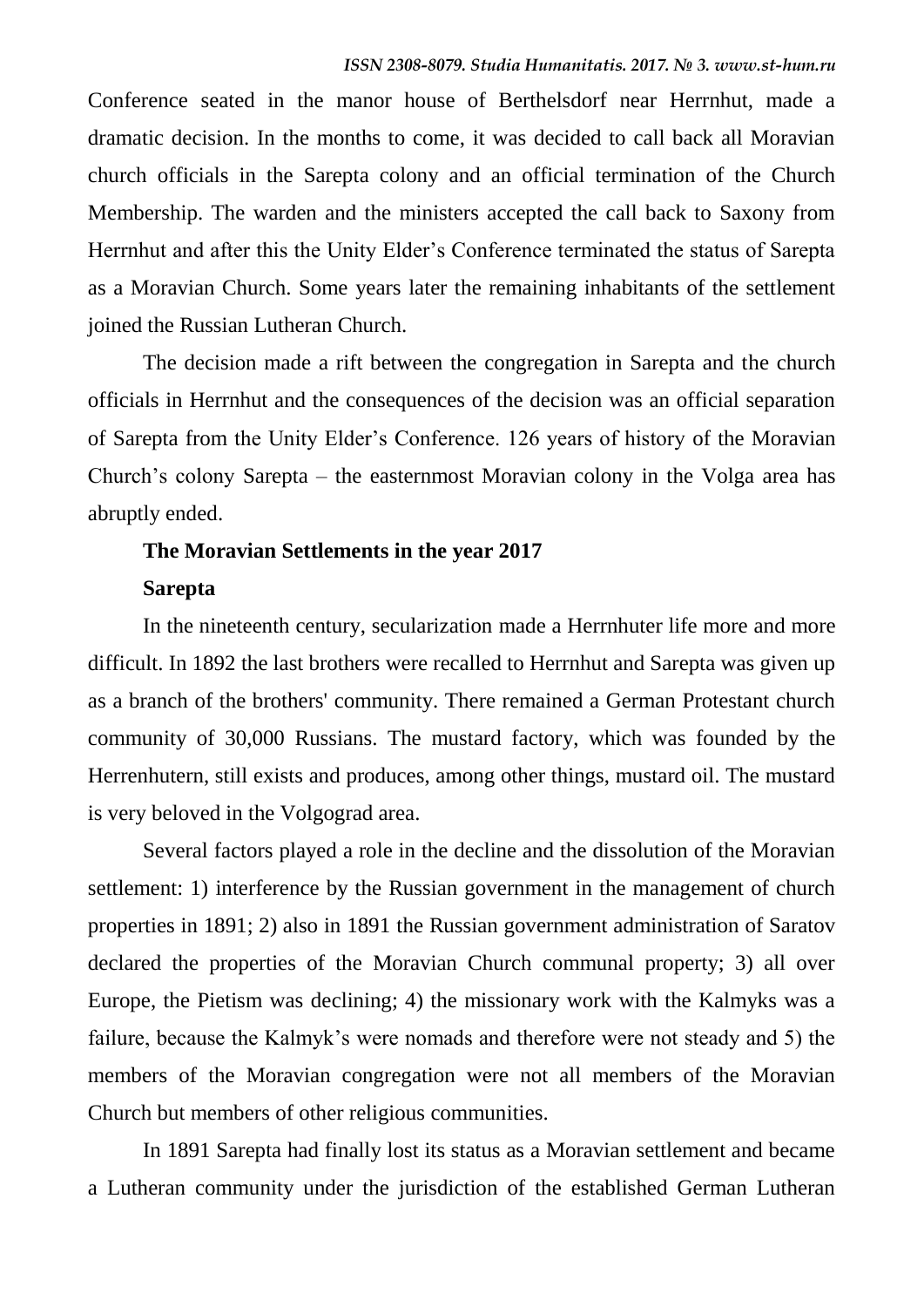Church in Russia. For more than a decade before the dissolution of the colony, the German Lutheran Church had tried to take over the Moravian congregation in Sarepta. Many of the Brethren objected to this and left the colony. The city was renamed Krasnoarmeisk in 1920 and became a district of Volgograd (then Stalingrad) in 1931.

German families left Russia to go back to Herrnhut, while other families remained near the bank of Sarpa. During the deportation of the Volga Germans and the battle of Stalingrad (Volgograd) in 1942 and 1943 the original settlement buildings were threatened. However, the central parts of Sarepta survived whereas the Germans destroyed Volgograd. In the last decades the former Moravian colony became a part of what is now the southern suburb of Volgograd.

In 1989 the teacher Aleksandr Petrow formed a citizens' initiative for the restoration of the historic German houses. Petrov drew the attention of the local administration to the condition of the houses, and tried to finance them. The church was built around 1780 and is the oldest building in Volgograd. The year after Sarepta was turned into an open-air museum and thereby the original structure of the colony was preserved. Furthermore, some of the ancestors of the original Moravian families returned and the church was restored. The German community ensures the preservation of the houses and uses the church for their German-speaking services. Today the open-air museum, called the Old Sarepta Museum of History and Ethnography, has about 15 houses, eight of which were renovated.

### **Christiansfeld**

Everything was planned for the Moravians to live a mutual and simple life in Christiansfeld. The major part of the houses is still standing enabling the spectator to see the values, the unique craftsmanship and feel the special atmosphere of the town.

From 1773 until 1864 Christiansfeld was a Danish settlement, but in the Second Schleswig War, one of the most grievous consequence of the defeat of the War, was the loss of Northern Schleswig to Prussia. From 1864 until 1920, it was therefore situated on German territory. In World War I (1914-18) young men from Christiansfeld were forced to carry out military duties on the German side. This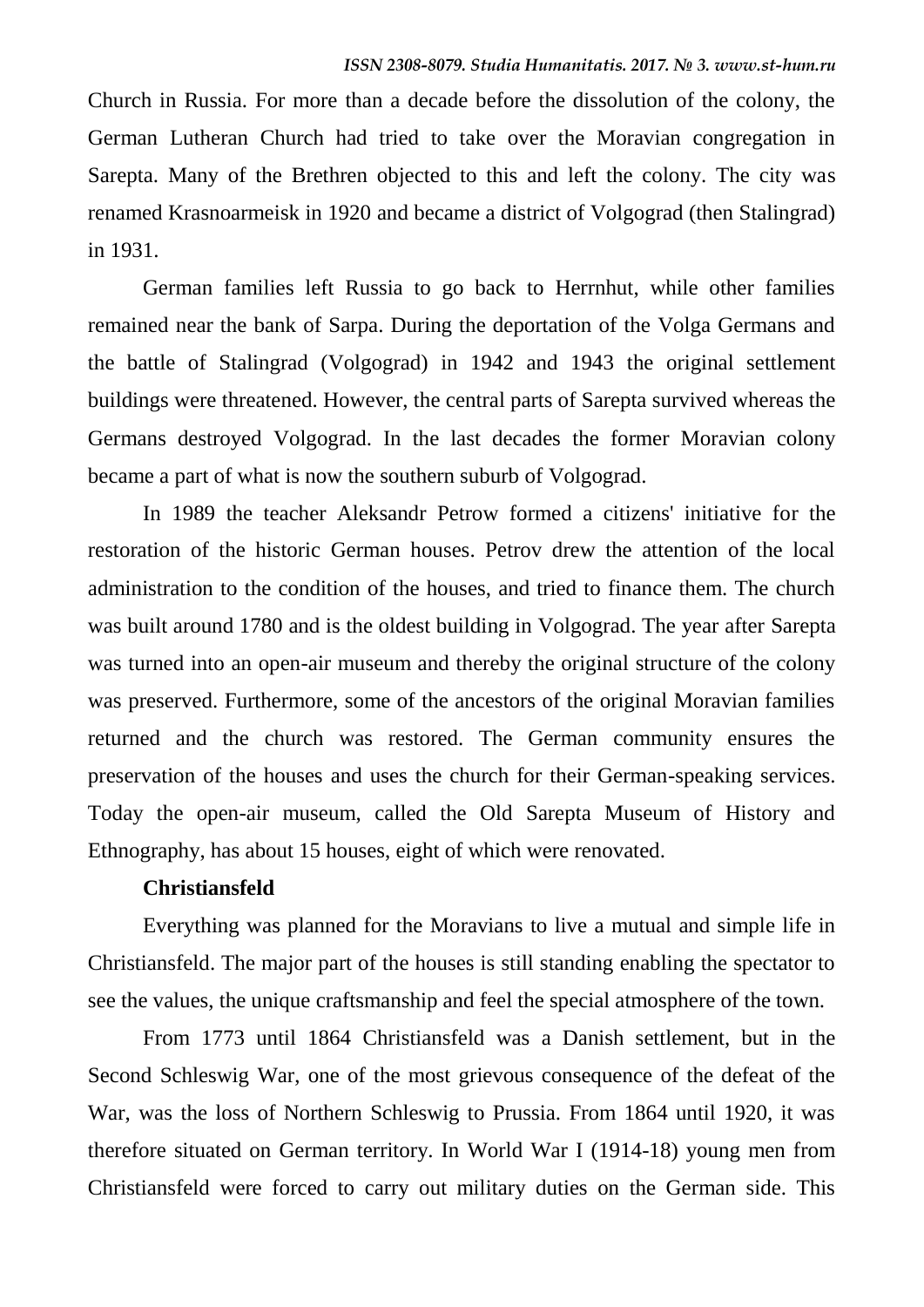caused many soldiers to desert and cross the border to Denmark. A Danish-German border, which was five kilometres north of Christiansfeld.

Christiansfeld also suffered from the horrors of the war. The Germans sent soldiers to the settlement and in 1917 they took the church bell, which was to be melted and turned into cannons. The organ pipes and huge amounts of brass and cobber went the same way. Towards the end of the war Germany had to give back part of Northern Schleswig back to Denmark. At the election, where the population was allowed to decide whether to be Germans or Danes, on 10 February 1920, 67% of Christiansfeld's population voted Danish.

However, one thing survived all the disasters. In 1783 the tradition of honey cakes in the Moravian settlement began. Half of the local Pharmacy House was turned into a bakery. Since then the honey cakes of Christiansfeld have been so popular that only a decline in honey production was able to stop the cake production shortly. In 225 years the cakes were baked in the original 18th century bakery, which was then renovated because of new national sanitary standards, but still uses the original recipes.

During recent years, many of the historic houses of the town centre have been renovated. During the renovation process, it has been important to let Christiansfeld remain a living town. Institutions of Christiansfeld and the Municipality of Kolding are working together to preserve the special authenticity and integrity of Christiansfeld.

Today the city is a tourist attraction: the old city core, the Moravian Church with its light, simple and impressive hall and the special cemetery draw thousands of tourists each year. It's well preserved architecture is one of the reasons it was nominated as a tentative UNESCO World Heritage Site in 1993. It was finally inscribed on the main list on 4 July 2015. Christiansfeld being on the the World Heritage List means that the Moravian community works together with the Danish Agency for Culture, relevant professionals and the Municipality of Kolding. A cooperation with the Danish state and a management group is to preserve this site of outstanding universal value for posterity.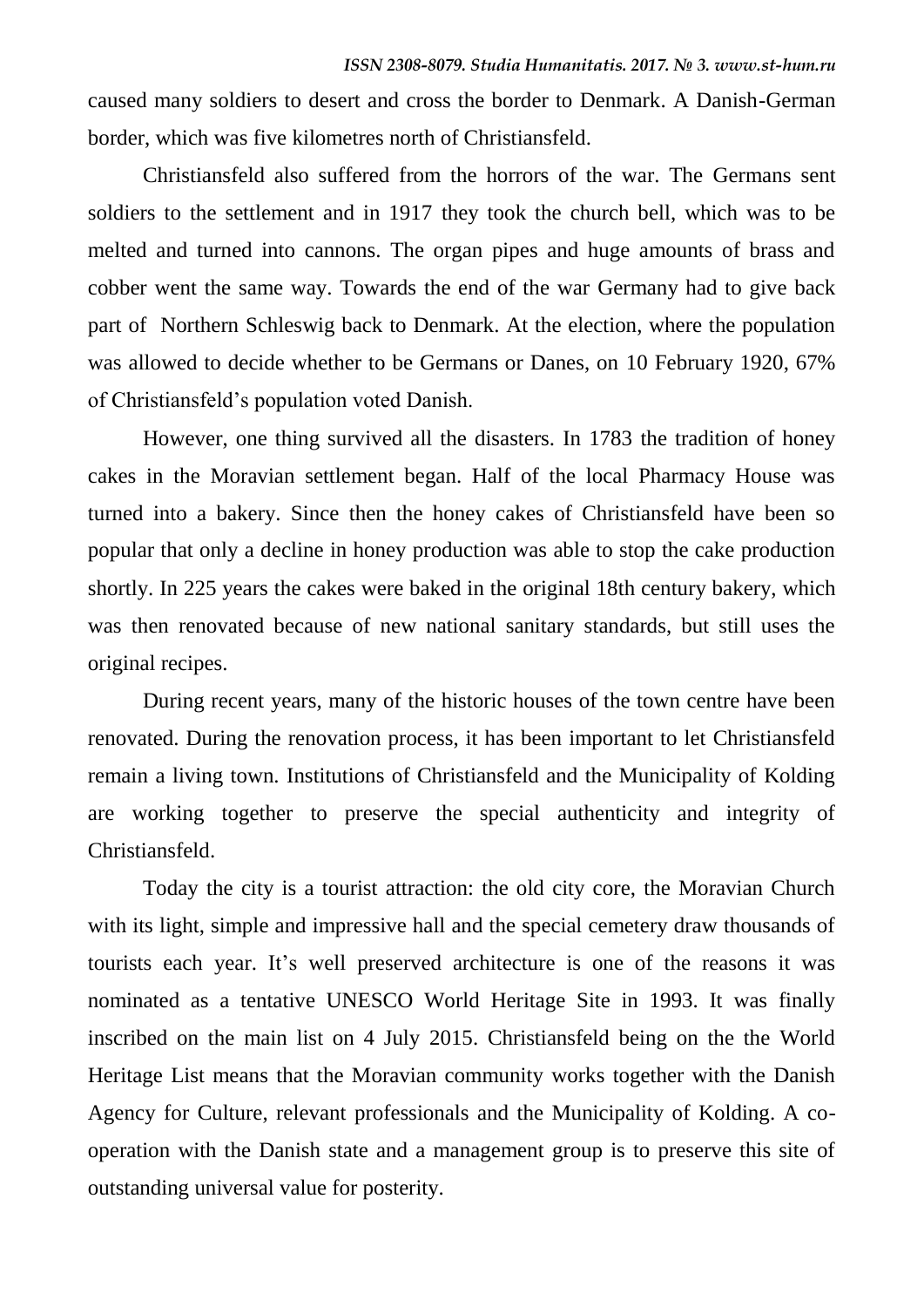### **Postscript**

Today the Moravian Church has around 1,300,000 members. The Church continues their long traditions of missionary work all over the world. In 5 different continents and 50 countries you will meet the denomination in 2017. In Africa and here especially in Tanzania you will find the biggest congregations. Also in South Africa and Congo in Africa an in Nicaragua and Honduras in Central America you will find bigger congregations. Furthermore, the Moravian Church continues to draw on traditions established during the 18th century renewal. In many places, it observes the convention of the love feast, originally started in 1727. It uses older and traditional music in worship. Brass music, congregational singing and choral music continue to be very important in Moravian congregations. With other words 600 years of history show that even a very small church community, which was basically the pioneer of the Lutheran Church and the precursor of the Reformation, can survive under very difficult circumstances and continually try to live the true message of freedom, equality and fraternity of the Reformation.

#### **Bibliography:**

1. Engel K.C. Religion and Profit – Moravians in Early America. Philadelphia, 2009.

2. Hope N. German and Scandinavian Protestantism 1700-1918. Oxford, 1995.

3. Koch F.C. The Volga Germans – in Russia and the Americas, from 1763 to the Present'. Pennsylvania State University, 1977.

4. Langton E. History of the Moravian Church – The Story of the First International Protestant Church. London, 1956.

5. Long J.W. From Privileged to Dispossessed – The Volga Germans 1860- 1917. London, 1988.

6. Peucker P.M. Herrnhut in Russia: Archival Records on Moravian Activity in Russia from the Unity Archives in Herrnhut, Germany // Foreign Churches in St. Petersburg and Their Archives, 1703-1917. Boston, 2007. P. 129-140.